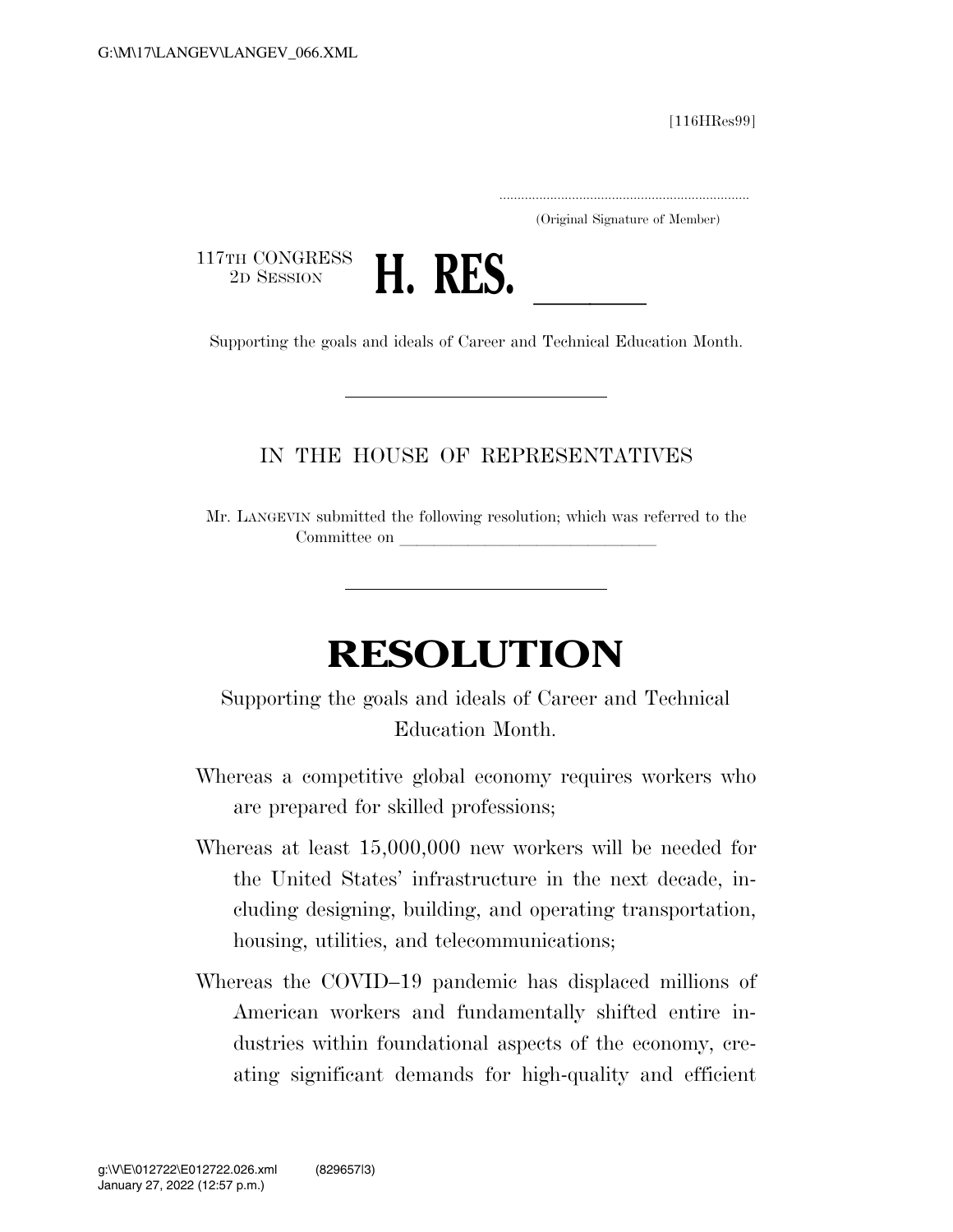upskilling and reskilling opportunities to ensure a quick and equitable recovery;

- Whereas career and technical education (referred to in this preamble as ''CTE'') ensures that competitive and skilled workers are ready, willing, and capable of holding jobs in high-wage, high-skill, and in-demand career fields such as science, technology, engineering, art and design, mathematics, nursing, allied health, construction, information technology, energy sustainability, and many other career fields that are vital in keeping the United States competitive in the global economy;
- Whereas CTE helps the United States meet the very real and immediate challenges of economic development, student achievement, and global competitiveness;
- Whereas the United States has 30,000,000 jobs providing an average income of \$55,000 per year that do not require a bachelor's degree yet increasingly require some level of postsecondary education;
- Whereas over 11,000,000 students are enrolled in CTE across the country at the secondary and postsecondary levels, with CTE programs in thousands of CTE centers, comprehensive high schools, career academies, and CTE high schools, and nearly 1,000 2-year colleges;
- Whereas CTE matches employability skills with workforce demand and provides relevant academic and technical coursework leading to industry-recognized credentials for secondary, postsecondary, and adult learners;
- Whereas CTE affords students the opportunity to gain the knowledge, skills, and credentials needed to secure careers in growing, high-demand fields;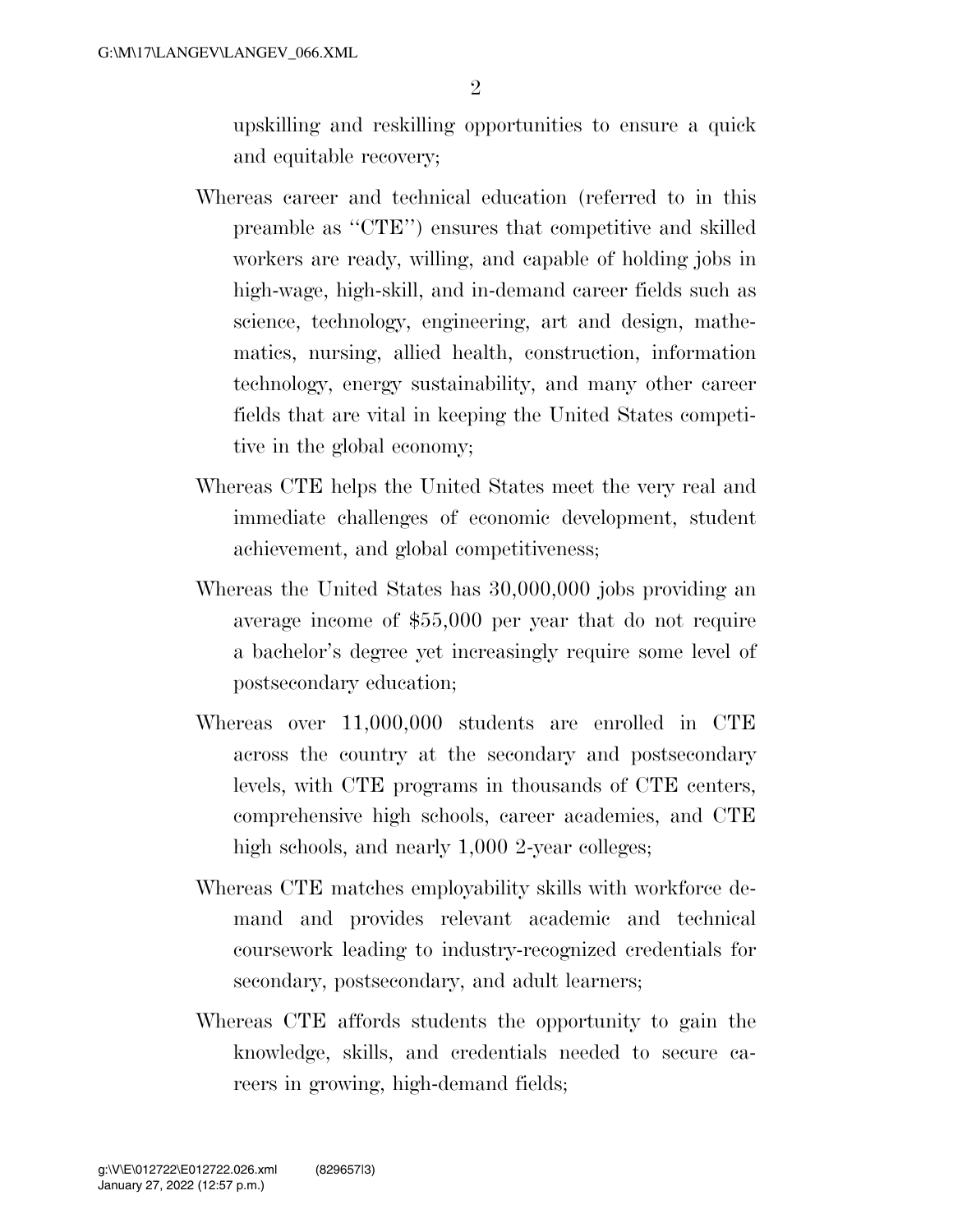- Whereas secondary CTE is associated with a lower probability of dropping out of high school and a higher likelihood of graduating on-time;
- Whereas according to an American Federation of Teachers poll, 96 percent of parents approve of expanding access to CTE and other programs that prepare students for jobs;
- Whereas students at schools with highly integrated rigorous academic and CTE programs are significantly more likely to meet college and career readiness benchmarks than students at schools with less integrated programs;
- Whereas, in 2018, Congress affirmed the importance of CTE by passing the Strengthening Career and Technical Education for the 21st Century Act (Public Law 115–224), which supports program improvement in secondary and postsecondary CTE programs in all 50 States, the District of Columbia, Puerto Rico, the United States Virgin Islands, and outlying areas; and
- Whereas February 23, 2022, marks the 105th anniversary of the signing of the Act of February 23, 1917 (39 Stat. 929, commonly known as the Smith-Hughes Vocational Education Act of 1917), which was the first major Federal investment in secondary CTE and laid the foundation for the bipartisan, bicameral support for CTE that continues as of February 2022: Now, therefore, be it
	- 1 *Resolved,* That the House of Representatives—
- 2 (1) supports the designation of ''Career and 3 Technical Education Month'' to celebrate career and 4 technical education across the United States;